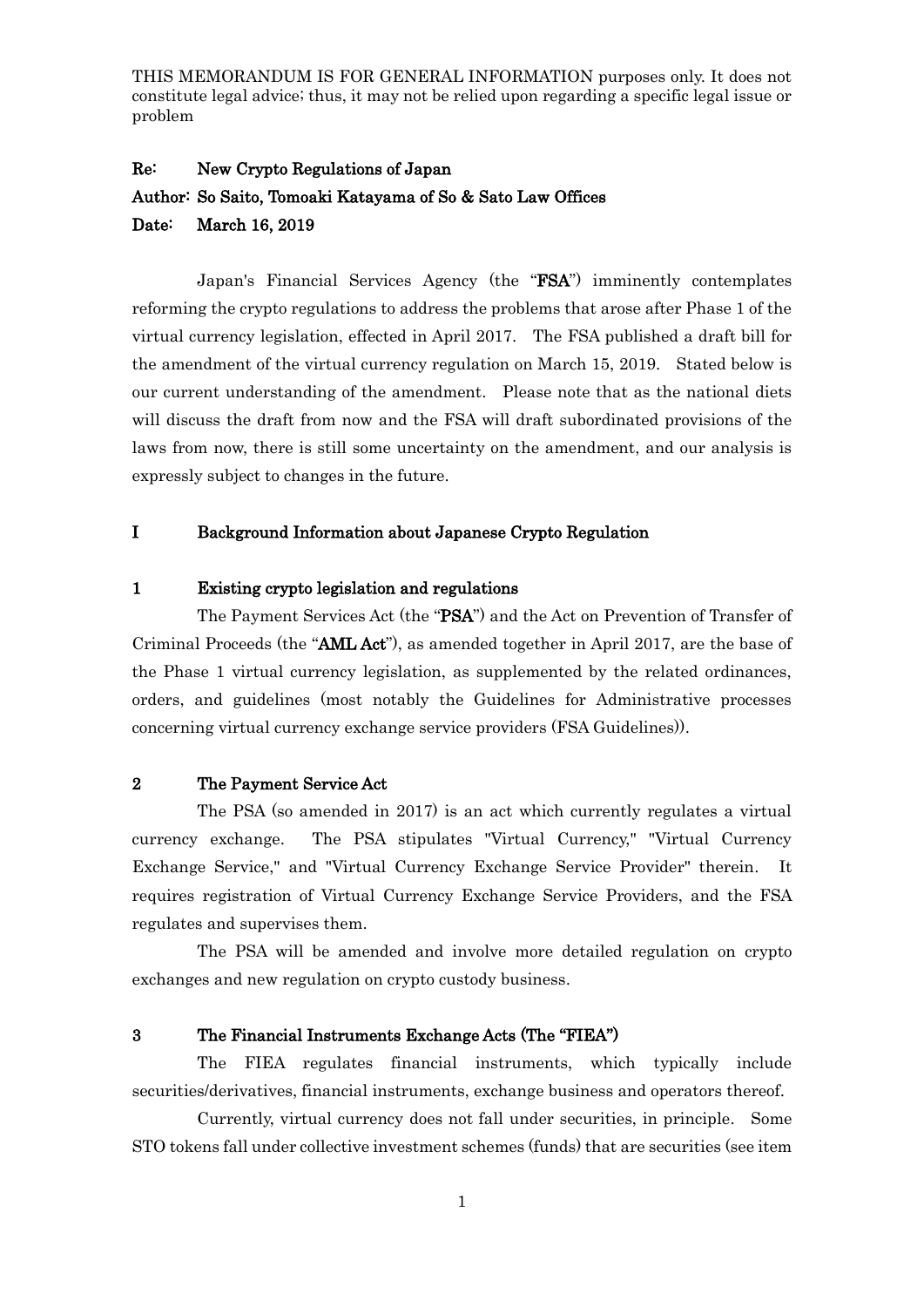#### 7 below).

Margin trading of virtual currencies (NDF, leveraged trades, physically settled trades by loans in virtual currency) are currently non-regulated through FIEA.

### 4 The AML Act

The Act on Prevention of Transfer of Criminal Proceeds (so amended in 2017) has subjected VC exchanges to the AML/CTF regulations and imposed such duties as customer identity verification at the time of the transaction, etc.

#### 5 Self-Regulatory Organization

In April 2018, sixteen (16) registered VC exchanges joined to establish a selfregulatory organization, the Japan Virtual Currency Exchange Association (the "JVCEA"). In October 2018, the JVCEA got certified by FSA as a Certified Association for Payment Service Providers under PSA.

JVCEA established the self-regulation rules in furtherance of the existing regulations that are based on, amongst others, PSA, AML Law and FSA Guidelines with a view to better protect users. Examples of self-regulation are as follows.

- Handling of virtual currency
- ・ User property management
- Management of system-risk and information security
- ・ Contingency
- ・ AML/CFT
- ・ Complaint processing and dispute processing
- ・ Solicitation and advertisement
- User management
- ・ Order management system
- Prevention of illicit transactions
- ・ Management system of virtual currency-related information
- ・ Financial management

#### 6 The status and prospect of pending Registration of Exchanges

Currently, to earn a VC exchange license is perceived to be staggeringly burdensome for leanly staffed startups. The screening standard now imposes a heightened level of internal control and security, so that no applicant may escape hiring compliance officers, AML officers and internal auditors who are versed with the industry and drafting of internal rules that are extensive and voluminous.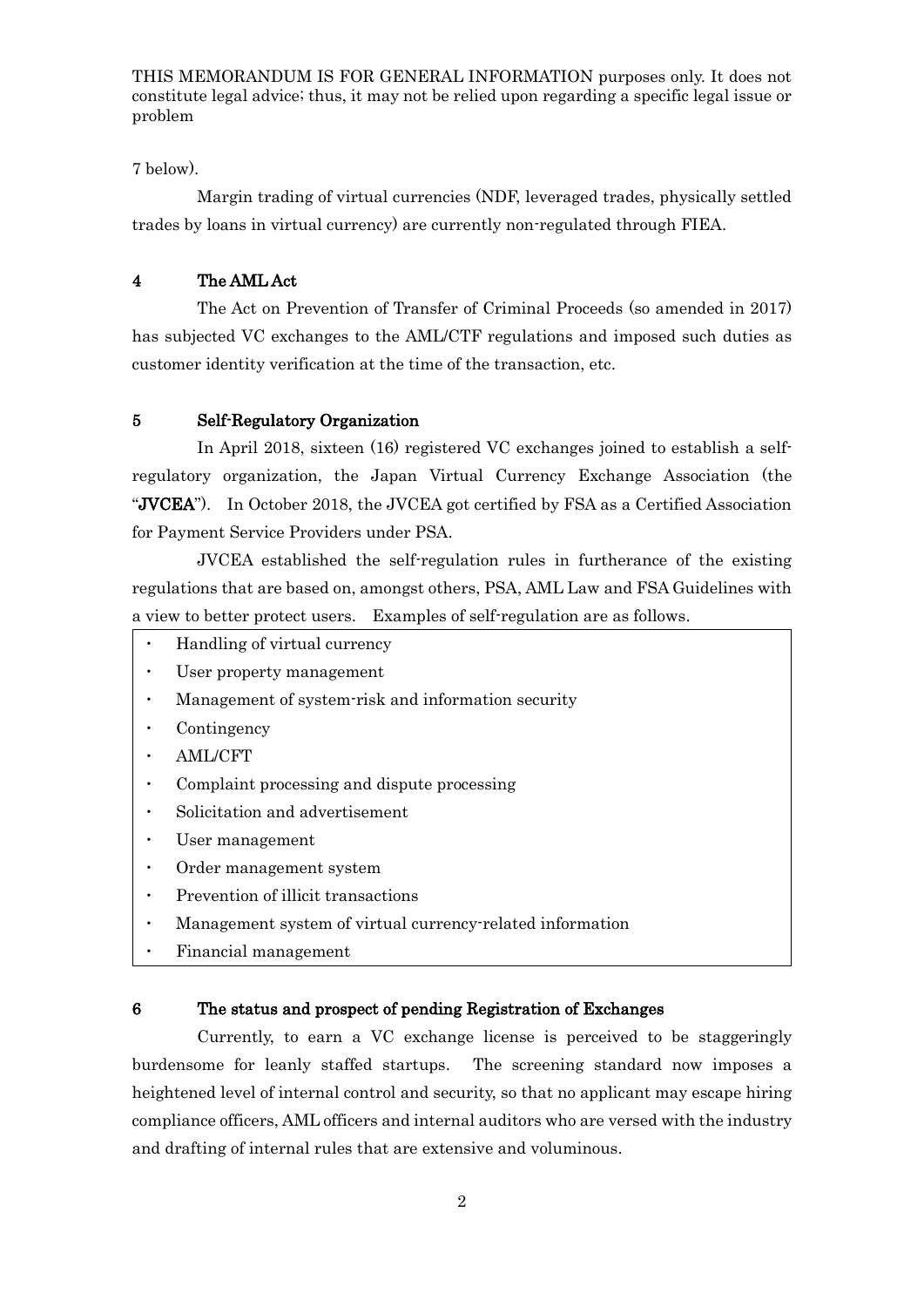It is said that 190 companies have approached the FSA to take an exchange license, but no new exchanges were eventually approved through 2018. In January 2019, Coincheck Inc. finally got registered, and it is rumored several others will get the license in 2019.

### 7 Current ICO /STO (Security Token Offering) regulation

Currently, the ICO is subject to the regulation of the PSA. For certain STOs, the regulation of the PSA and the regulations of the FIEA are superimposed.

In December 2017, the FSA interpreted that ICO tokens may broadly be listed as corresponding to "virtual currency. " As a result, registering a "virtual currency exchange business" and "notification of coin" has become required for the sale of ICOs in Japan. It is difficult to comply with these regulations, and no lawful ICOs have come out in Japan since December 2017.

An STO is deemed to be a kind of ICO, and the same regulation applies. In addition to the PSA regulation, FIEA regulations are applied to tokens that are paid in cash and pay dividends or principal redemption of 100% or more as collective investment schemes.

## II Proposed Amendments to the Law

1 General Information

### 1.1 Which laws will be amended?

The PSA and FIEA will be amended.

#### 1.2 Why crypto regulations are being reformed

 Japan had massive cryptocurrency hacking incidents against two major Japanese crypto exchanges in 2018—Coincheck in January and Zaif in September.

After the Coincheck hack, the FSA tightened its oversight of crypto exchanges, including imposing stricter registration requirements and on-site inspections. It handed out many business improvement orders and suspended a few exchanges.

In light of highly volatile cryptocurrency prices and explosive trading volumes in 2017, a surge of ICOs in 2017, and hacking incidents in 2018, FSA created a Study Group on Virtual Currency Exchange Services in March 2018 to discuss appropriate crypto regulations. After eleven (11) sessions of discussion, the group published a final report last December. The FSA drafted bills based on this report and the national government submitted the draft to the national diets in March 15, 2019.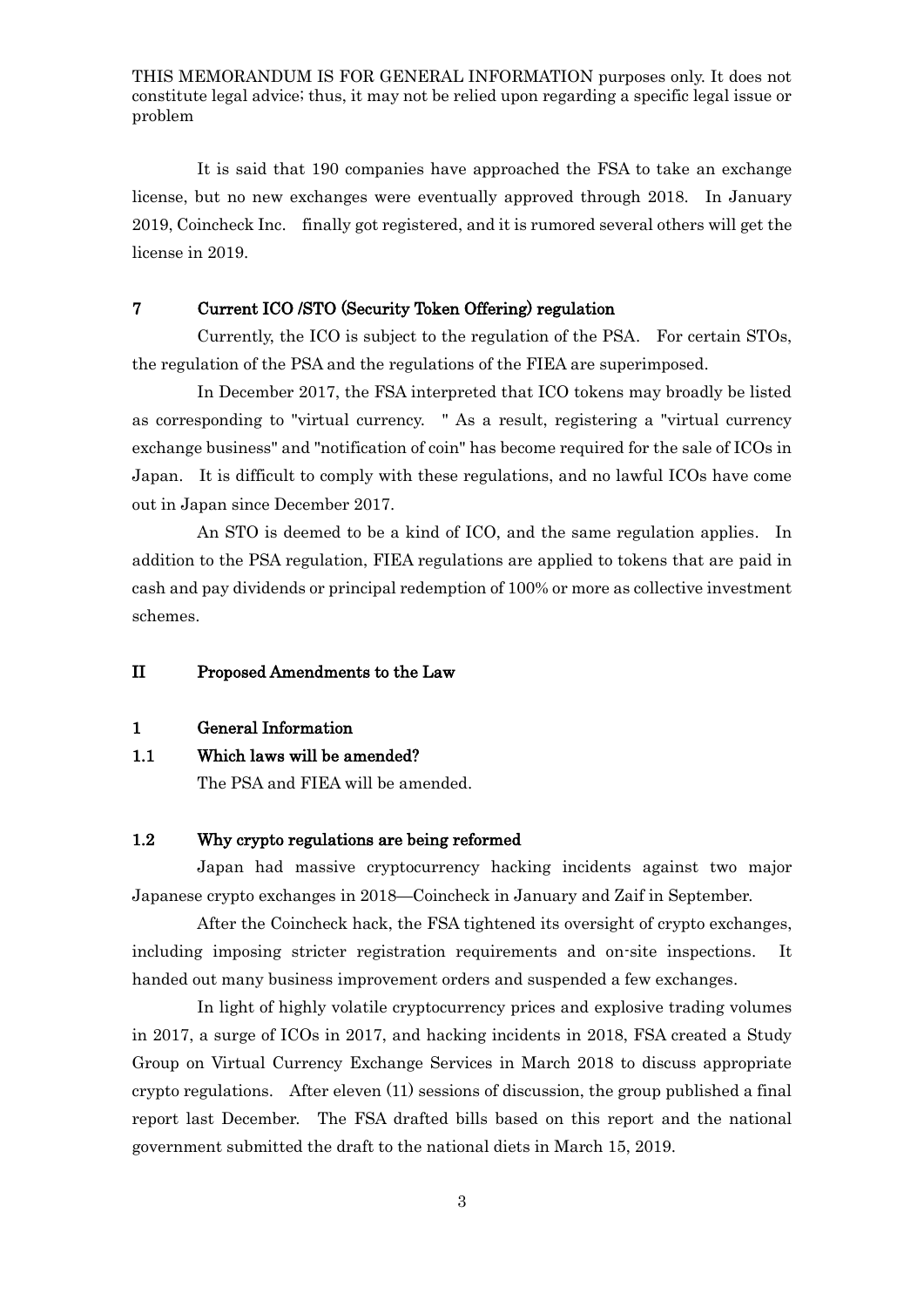## 1.3 When will the amendments be enacted?

The timeline still remains uncertain. Quite a few people seem empirically to infer the schedule as follows.

- (1) The national government submitted the amended bill to the national diets in March 15, 2019, and the national diets will discuss them.
- (2) The national diets will approve the bill around this May.
- (3) The FSA will draft government ordinances and guidelines which are subordinated rules of the amended law around the end of 2019. They will be on public comment procedure and be finalized around March 2020.
- (4) The amended law will be valid within one year after the enactment of the acts (i.e.around April or May 2020).
- (5) Some of the new regulations, such as regulation on custody and derivative, might have a six (6)-month transition period after the enactment.

# 1.4 Way of Calling of Virtual Currency will be changed to Crypto Asset

The way of calling of Virtual Currency will be altered to Crypto Asset with the PSA amendment. In this memorandum, we will call virtual currency crypto assets hereafter.

# 2 Exchange Business

# 2.1 Additional Duty Imposed on Exchanges

Exchanges will have the following requirements in addition to the current requirements:

- to establish and publish policy on incidents of virtual currency thefts
- to hold virtual currencies that are not less than the value of the customer's virtual currencies in hot wallets (if any) as the exchange's own assets
- to trust customers fiat into a trust company
- to disclose financial statements publicly
- ・ to publish, when conducted, OTC deals with customers as well as bid prices, ask prices, and bid-ask spreads for such OTC deals, etc.
- ・ to refrain from making excessive advertisements, misrepresentations, conclusive assessments, cold calls, inadequate solicitations in light of the customer's knowledge, etc. or advertisements and solicitations to induce speculative trading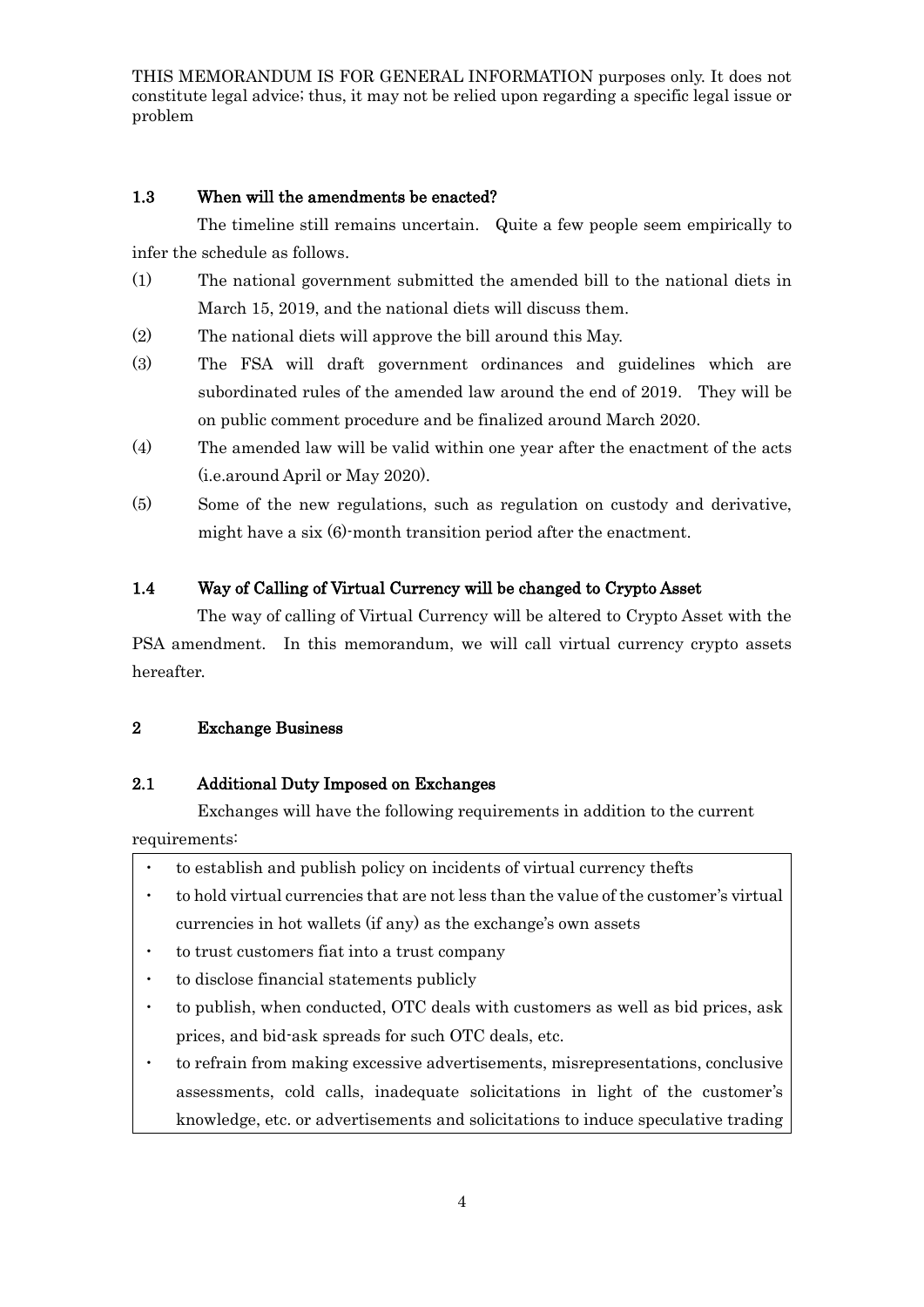to replace the current ex-post notification requirement of any change in tradable virtual currencies with a prior notification requirement thereof in order to exclude problematic virtual currencies

We believe that one of the most onerous burdens is the second one. The definitions of "hot wallet" and "cold wallet" are not stipulated in the law, and we believe that SRO will discuss it.

If an exchange holds 5% of users' BTC in a hot wallet, such exchange needs to have the same amount of BTC as its own asset. As there is little hedge market, an exchange should owe a volatility risk of crypto. An exchange shall consider how much it holds in a hot wallet and how to manage the volatility risk of its own crypto in order to do a healthy business.

## 2.2 Preferential Right of Customer

The amended PSA stipulates a new right of customers. Customers will have the right to receive a preferential return of crypt assets they deposited with an exchange and the exchange segregated upon its insolvency.

#### 2.3 Regulation on Unfair Trading

The amended FIEA will regulate unfair trading. The regulation applies not only exchanges but every person, including customers.

Prohibition of unfair trading includes following but does not include prohibition of insider trading:

- prohibition of unfair trading
- ・ prohibition of fraudulent acts, spreading rumors, using fraudulent means or intimidation
- prohibition of market manipulation

#### 3 Custody Business

### 3.1 Currently, custody business is not regulated.

The current PSA regulates virtual currency exchange businesses and does not include businesses that just provide a custody service. The definition of a virtual currency exchange business is as follows, and does not include mere custody business.

- (i) Sale and purchase of VC (i.e., an exchange between VC and fiat currency) or exchange of a VC into another VC;
- (ii) An intermediary, brokerage, or agency service for the acts described above (i); and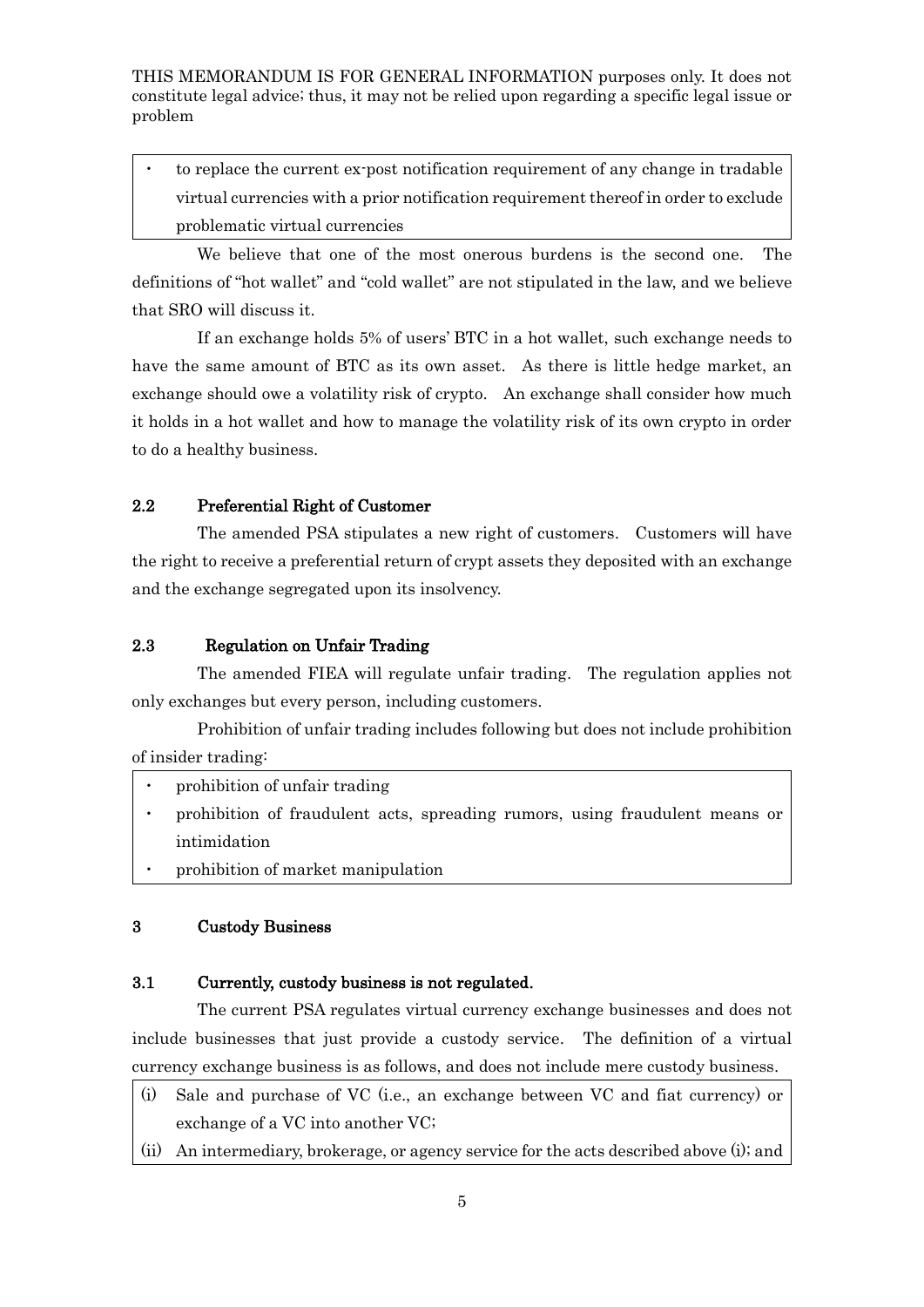(iii) Management (custody) of a fiat currency or VC on behalf of the users/recipients in relation to the acts described above in (i) and (ii).

## 3.2 Custody businesses will be regulated

The amended PSA will regulate custody businesses. The definition of custody is "to manage crypto assets for others except for the case such business is allowed in other laws). " Custody businesses will not be able to do business to Japanese residents without a license.

#### 3.3 What kind of custody businesses will be regulated?

As the definition of "custody business" is unclear, the types of custody businesses that will be regulated are still uncertain.

Generally speaking, we believe that businesses that hold customers' secret keys and sends crypto for customers will be regulated. However, whether or not multi-sig custody is regulated, a company that sets a node for the Lightning network and holds its customers' crypto is uncertain.

# 3.3 Will a software wallet service that does not hold customers' secret keys be regulated?

We believe no.

### 3.4 Regulations a custody business operator should obey.

It is believed that the custody business operator should abide by similar obligations to virtual currency exchange, such as those below.

- the requirements of registration
- the establishment of an appropriate internal control system  $\cdot$  the requirements of segregation of customers' virtual currencies
- external audit of customer audit, customer asset segregation, and financial statements
- to establish and publish its policy on incidents of virtual currency thefts
- to hold virtual currencies which are not less than the value of the customer's virtual currencies in hot wallets (if any) as its own assets
- to give customers the right to receive a preferential return of the virtual currencies they deposited with custody upon its insolvency [that takes precedence over the right of general creditors]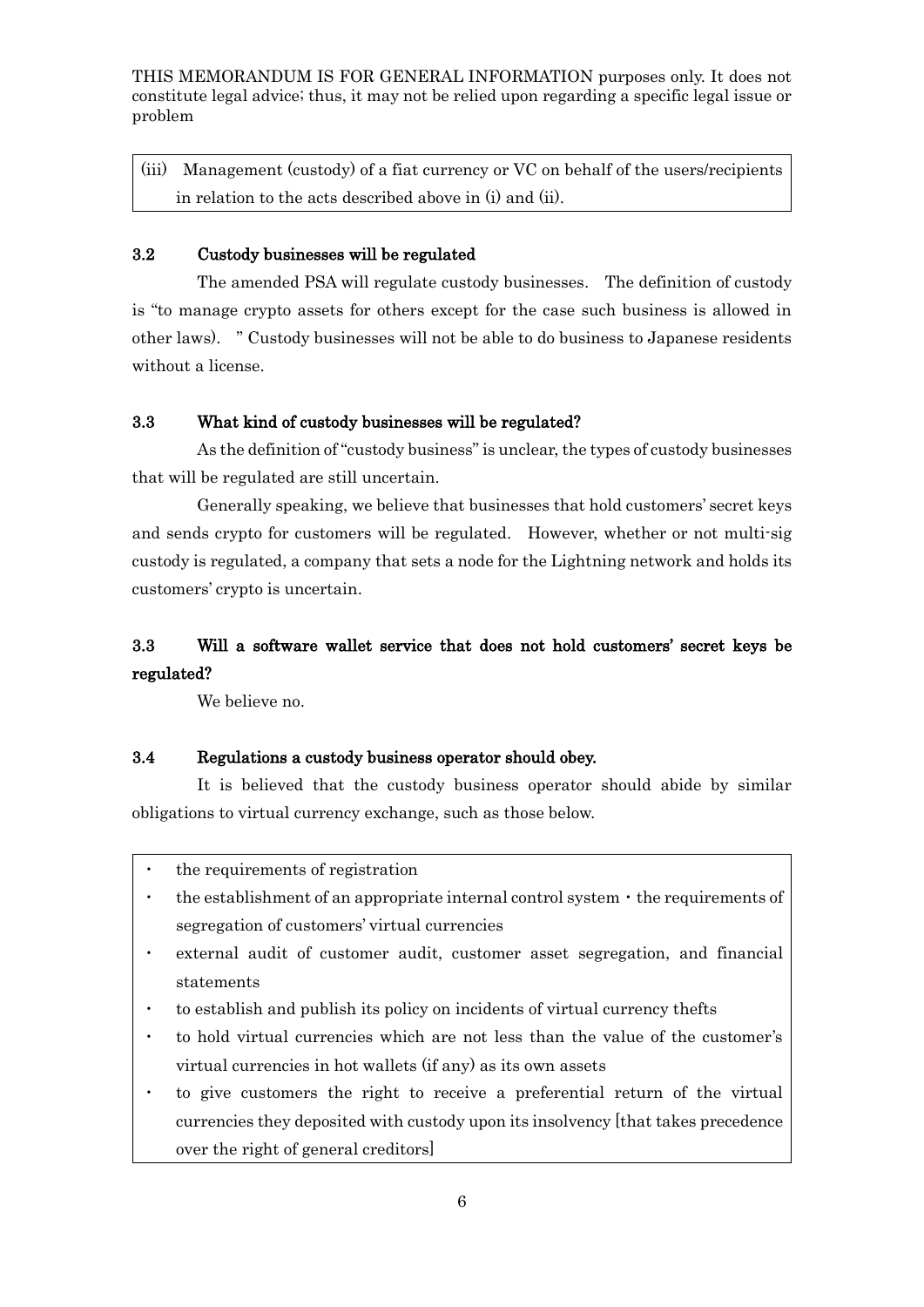- not to handle virtual currencies recognized to be likely to hinder user protection and/or appropriate and reliable performance of the virtual currency exchange business
- the know-your-customer (KYC) requirements under the AML law
- suspicious activity reporting requirements under the AML law

#### 4 Crypto Derivative

#### 4.1 What is the current regulation on crypto derivatives?

As has been said in I. 3. above, there is no regulation by law on crypto derivatives right now. The JVCEA, however, exerts control over crypto derivatives through the provisions in its self-regulation rules.

# 4.2 Does FIEA regulate crypto derivative transactions? Will the FIEA regulate crypto derivative transactions?

The FIEA regulates derivatives such as foreign exchange derivative transactions (IR/FX-related derivatives), equity derivatives (securities-related derivative transactions), and credit derivative transactions. The regulations on derivatives only apply a stipulated derivative on FIEA, and the crypto derivative is not stipulated in FIEA. We believe the amended FIEA will add a crypto derivative in the enumeration.

#### 4.3 What kind of regulation will a crypto derivative dealer be required to obey?

Currently, a forex derivative dealer should register as a Type I Financial Instruments Business Operator. This means registration as a full-fledged security company, and it is difficult to take the license.

#### 4.4 What will be a maximum leverage ratio?

It is currently discussed that a maximum leverage ratio should be two (2) times.

#### 4.5 Will there be any exemptions to a license?

Derivative dealers are currently exempted from taking a license if they only trade with institutional investors such as banks, security companies, and corporations that have more than JPY1 billion capital. We expect that a similar exemption applies to a crypto derivative dealer.